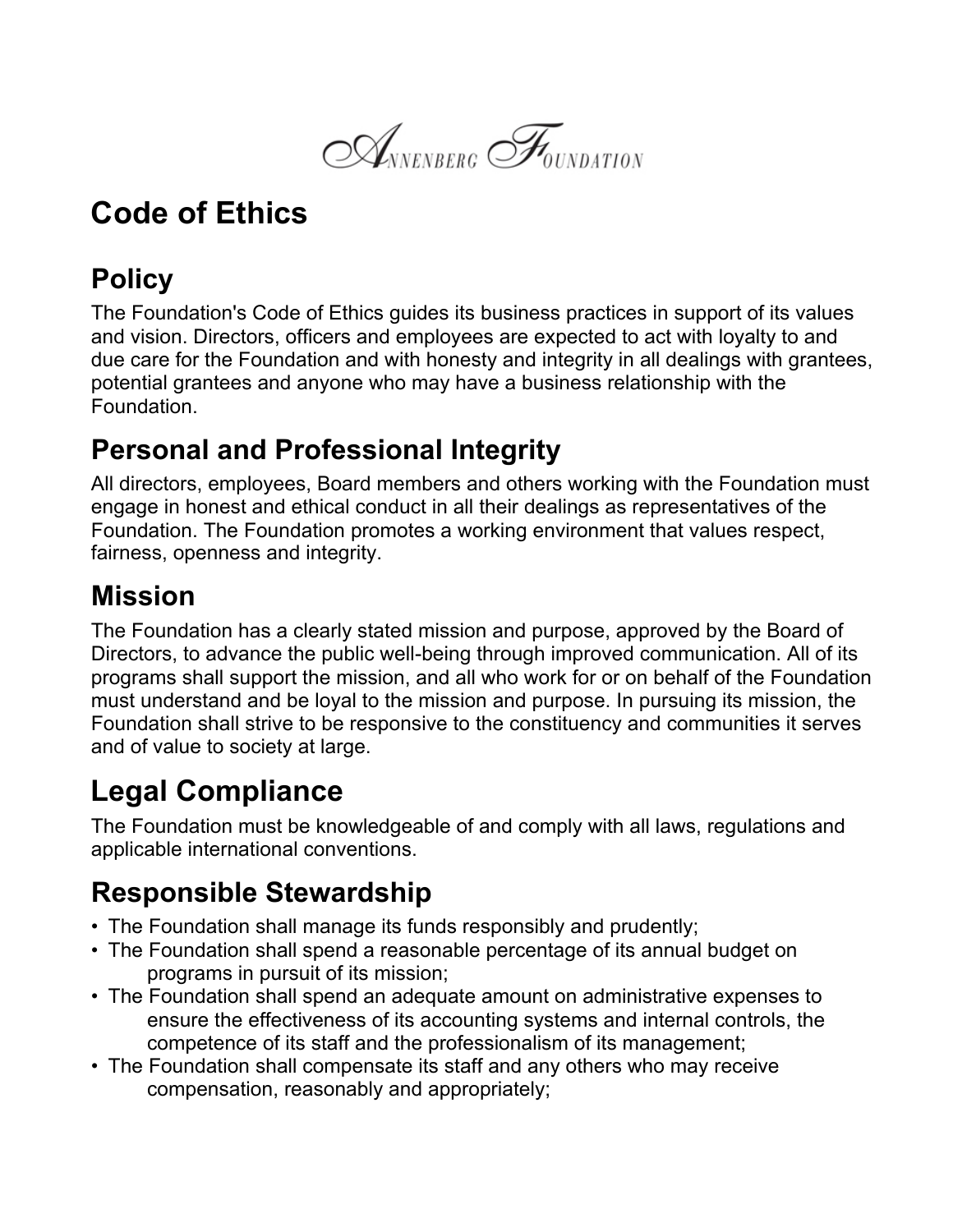- The Foundation shall draw prudently from its endowment funds, in a manner consistent with the founder's intent, to support the Foundation's public purpose;
- The Foundation shall ensure that all spending practices and policies are fair, reasonable and appropriate to fulfill its mission; and,
- All financial reports must be factually accurate and complete in all material respects.

## **Openness and Disclosure**

The Foundation shall provide comprehensive and timely information to the public, the media and all stakeholders and respond in a timely manner to reasonable requests for information. All information about the Foundation will fully and honestly reflect the policies and practices of the Foundation. Data about the Foundation, such as its tax return (IRS Form 990-PF), audited financial statements and other required information, will be posted on the Foundation's website or be made available to the public on request. All materials used to solicit grant applications shall accurately represent the Foundation's policies and practices and reflect the dignity of program beneficiaries. All financial, organizational and program reports shall be complete and accurate in all material respects.

#### **Program Evaluation**

The Foundation shall review the effectiveness of its programs and incorporate lessons learned in future programs. The Foundation is committed to improving program and organizational effectiveness and developing mechanisms to promote learning from its activities and observations. The Foundation shall be responsive to changes in its field of activity and the needs of its constituencies.

# **Inclusiveness and Diversity**

The Foundation shall promote inclusiveness, and its employees and volunteers shall reflect diversity in order to enrich its program effectiveness. The Foundation shall take meaningful steps to promote inclusiveness in its hiring, retention, promotion and constituencies served.

## **Grantmaking Guidelines**

In making grants, the Foundation shall respect the rights of grant applicants and recipients as follows:

- The Foundation shall develop and maintain constructive relationships with grant applicants based on mutual respect and shared goals;
- The Foundation shall communicate clearly and on a timely basis with potential grantees;
- The Foundation shall treat grant applicants and grantees fairly and with respect;
- The Foundation shall respect the expertise of grant applicants in their fields of knowledge;